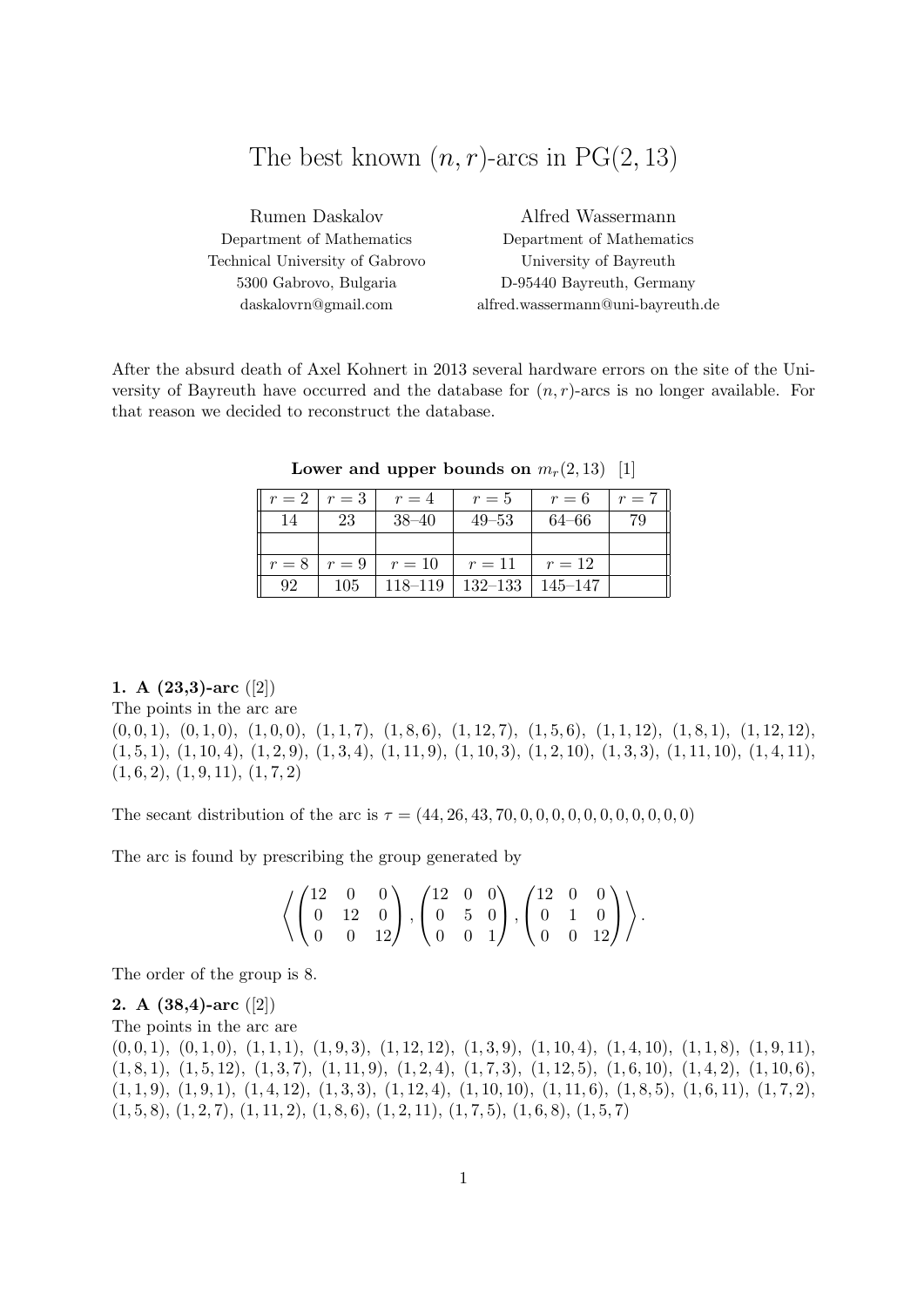The secant distribution of the arc is  $\tau = (24, 14, 19, 24, 102, 0, 0, 0, 0, 0, 0, 0, 0, 0)$ 

The arc is found by prescribing the group generated by

$$
\left\langle \begin{pmatrix} 1 & 0 & 0 \\ 0 & 9 & 0 \\ 0 & 0 & 3 \end{pmatrix}, \begin{pmatrix} 12 & 0 & 0 \\ 0 & 0 & 12 \\ 0 & 12 & 0 \end{pmatrix}, \begin{pmatrix} 12 & 0 & 0 \\ 0 & 0 & 1 \\ 0 & 1 & 0 \end{pmatrix} \right\rangle.
$$

The order of the group is 12.

3. A (49,5)-arc ([2]) The points in the arc are  $(0, 1, 5), (0, 1, 6), (0, 1, 7), (0, 1, 9), (0, 1, 12), (1, 0, 1), (1, 0, 8), (1, 0, 1, 0, 1), (1, 0, 5), (1, 1, 0), (1, 8, 0),$  $(1, 12, 0), (1, 5, 0), (1, 1, 1), (1, 8, 8), (1, 12, 12), (1, 5, 5), (1, 1, 3), (1, 8, 11), (1, 12, 10), (1, 5, 2),$  $(1, 1, 4), (1, 8, 6), (1, 12, 9), (1, 5, 7), (1, 1, 12), (1, 8, 5), (1, 12, 1), (1, 5, 8), (1, 10, 5), (1, 2, 1),$  $(1, 3, 8), (1, 11, 12), (1, 10, 7), (1, 2, 4), (1, 3, 6), (1, 11, 9), (1, 10, 9), (1, 2, 7), (1, 3, 4), (1, 11, 6),$  $(1, 10, 6), (1, 2, 9), (1, 3, 7), (1, 11, 4), (1, 4, 7), (1, 6, 4), (1, 9, 6), (1, 7, 9)$ 

The secant distribution of the arc is  $\tau = (5, 34, 0, 8, 52, 84, 0, 0, 0, 0, 0, 0, 0, 0)$ 

The arc is found by prescribing the group generated by

$$
\left\langle \begin{pmatrix} 4 & 0 & 0 \\ 0 & 6 & 0 \\ 0 & 0 & 6 \end{pmatrix} \right\rangle.
$$

The order of the group is 12.

#### 4. A (64,6)-arc ([2])

The points in the arc are

 $(1, 0, 0), (1, 0, 1), (1, 8, 10), (1, 2, 8), (1, 12, 5), (1, 1, 3), (1, 11, 12), (1, 5, 0), (1, 0, 3), (1, 11, 4),$  $(1, 6, 11), (1, 10, 2), (1, 3, 9), (1, 7, 10), (1, 2, 0), (1, 0, 10), (1, 2, 9), (1, 7, 2), (1, 3, 11), (1, 10, 4),$  $(1, 6, 3), (1, 11, 0), (1, 0, 12), (1, 5, 3), (1, 11, 5), (1, 1, 8), (1, 12, 10), (1, 2, 1), (1, 8, 0), (1, 1, 2),$  $(1, 3, 2), (1, 3, 5), (1, 1, 9), (1, 7, 7), (1, 4, 9), (1, 7, 5), (1, 1, 12), (1, 5, 11), (1, 10, 7), (1, 4, 7), (1, 4, 11),$  $(1, 10, 12), (1, 5, 5), (1, 2, 10), (1, 2, 12), (1, 5, 6), (1, 9, 9), (1, 7, 6), (1, 9, 12), (1, 5, 10), (1, 12, 1),$  $(1, 8, 2), (1, 3, 6), (1, 9, 6), (1, 9, 2), (1, 3, 1), (1, 8, 8), (1, 11, 1), (1, 8, 7), (1, 4, 4), (1, 6, 7), (1, 4, 1),$  $(1, 8, 3), (1, 11, 3)$ 

The secant distribution of the arc is  $\tau = (15, 0, 0, 14, 14, 42, 98, 0, 0, 0, 0, 0, 0, 0)$ 

The arc is found by prescribing the group generated by

$$
\left\langle \begin{pmatrix} 9 & 0 & 0 \\ 0 & 0 & 7 \\ 0 & 7 & 12 \end{pmatrix} \right\rangle.
$$

The order of the group is 21.

5. A (79,7)-arc (Barlotti's construction, [3])

The points in the arc are

 $(0, 1, 0), (1, 1, 1), (1, 1, 2), (1, 1, 6), (1, 1, 7), (1, 1, 11), (1, 1, 12), (1, 2, 0), (1, 2, 2), (1, 2, 3), (1, 2, 4),$  $(1, 2, 9), (1, 2, 10), (1, 2, 11), (1, 3, 2), (1, 3, 4), (1, 3, 5), (1, 3, 8), (1, 3, 9), (1, 3, 11), (1, 4, 1), (1, 4, 2),$  $(1, 4, 4), (1, 4, 9), (1, 4, 11), (1, 4, 12), (1, 5, 0), (1, 5, 1), (1, 5, 4), (1, 5, 6), (1, 5, 7), (1, 5, 9), (1, 5, 12),$  $(1, 6, 0), (1, 6, 1), (1, 6, 3), (1, 6, 5), (1, 6, 8), (1, 6, 10), (1, 6, 12), (1, 7, 0), (1, 7, 1), (1, 7, 2), (1, 7, 5),$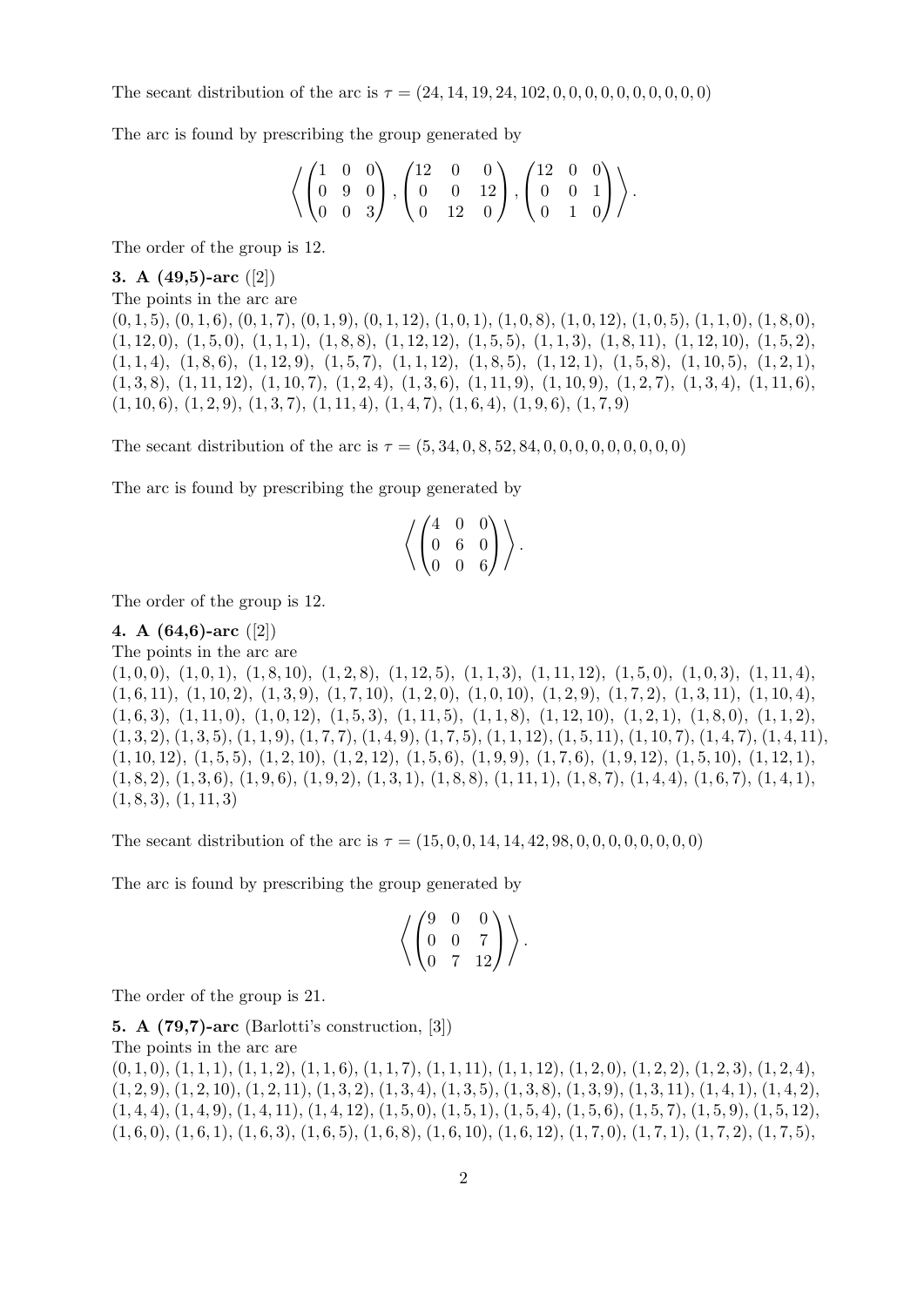$(1, 7, 8), (1, 7, 11), (1, 7, 12), (1, 8, 0), (1, 8, 4), (1, 8, 5), (1, 8, 6), (1, 8, 7), (1, 8, 8), (1, 8, 9), (1, 9, 3),$  $(1, 9, 5), (1, 9, 6), (1, 9, 7), (1, 9, 8), (1, 9, 10), (1, 10, 1), (1, 10, 3), (1, 10, 6), (1, 10, 7), (1, 10, 10),$  $(1, 10, 12), (1, 11, 0), (1, 11, 2), (1, 11, 3), (1, 11, 6), (1, 11, 7), (1, 11, 10), (1, 11, 11), (1, 12, 3),$  $(1, 12, 4), (1, 12, 5), (1, 12, 8), (1, 12, 9), (1, 12, 10)$ 

The secant distribution of the arc is  $\tau = (13, 1, 0, 0, 0, 0, 78, 91, 0, 0, 0, 0, 0, 0, 0)$ 

6. A (92,8)-arc (Barlotti's construction, [3])

The points in the arc are

 $(0, 1, 0), (1, 0, 0), (1, 1, 1), (1, 1, 2), (1, 1, 5), (1, 1, 6), (1, 1, 7), (1, 1, 8), (1, 1, 11), (1, 1, 12), (1, 2, 0),$  $(1, 2, 2), (1, 2, 3), (1, 2, 4), (1, 2, 9), (1, 2, 10), (1, 2, 11), (1, 3, 2), (1, 3, 4), (1, 3, 5), (1, 3, 6), (1, 3, 7),$  $(1, 3, 8), (1, 3, 9), (1, 3, 11), (1, 4, 1), (1, 4, 2), (1, 4, 3), (1, 4, 4), (1, 4, 9), (1, 4, 10), (1, 4, 11), (1, 4, 12),$  $(1, 5, 0), (1, 5, 1), (1, 5, 4), (1, 5, 6), (1, 5, 7), (1, 5, 9), (1, 5, 12), (1, 6, 0), (1, 6, 1), (1, 6, 3), (1, 6, 5),$  $(1, 6, 8), (1, 6, 10), (1, 6, 12), (1, 7, 0), (1, 7, 1), (1, 7, 2), (1, 7, 5), (1, 7, 8), (1, 7, 11), (1, 7, 12),$  $(1, 8, 0), (1, 8, 4), (1, 8, 5), (1, 8, 6), (1, 8, 7), (1, 8, 8), (1, 8, 9), (1, 9, 2), (1, 9, 3), (1, 9, 5), (1, 9, 6),$  $(1, 9, 7), (1, 9, 8), (1, 9, 10), (1, 9, 11), (1, 10, 1), (1, 10, 3), (1, 10, 4), (1, 10, 6), (1, 10, 7), (1, 10, 9),$  $(1, 10, 10), (1, 10, 12), (1, 11, 0), (1, 11, 2), (1, 11, 3), (1, 11, 6), (1, 11, 7), (1, 11, 10), (1, 11, 11),$  $(1, 12, 1), (1, 12, 3), (1, 12, 4), (1, 12, 5), (1, 12, 8), (1, 12, 9), (1, 12, 10), (1, 12, 12)$ 

The secant distribution of the arc is  $\tau = (0, 14, 0, 0, 0, 0, 0, 78, 91, 0, 0, 0, 0, 0, 0)$ 

## 7. A (105,9)-arc ([2])

The points in the arc are

 $(0, 1, 2), (1, 2, 0), (1, 7, 0), (1, 0, 7), (0, 1, 7), (1, 0, 2), (0, 1, 3), (1, 3, 0), (1, 9, 0), (1, 0, 9), (0, 1, 9)$  $(1, 0, 3), (0, 1, 5), (1, 5, 0), (1, 8, 0), (1, 0, 8), (0, 1, 8), (1, 0, 5), (0, 1, 11), (1, 11, 0), (1, 6, 0), (1, 0, 6),$  $(0, 1, 6)$ ,  $(1, 0, 11)$ ,  $(1, 1, 3)$ ,  $(1, 3, 1)$ ,  $(1, 9, 9)$ ,  $(1, 1, 4)$ ,  $(1, 4, 1)$ ,  $(1, 10, 10)$ ,  $(1, 1, 5)$ ,  $(1, 5, 1)$ ,  $(1, 8, 8)$ ,  $(1, 1, 6), (1, 6, 1), (1, 11, 11), (1, 1, 7), (1, 7, 1), (1, 2, 2), (1, 1, 8), (1, 8, 1), (1, 5, 5), (1, 1, 9), (1, 9, 1),$  $(1, 3, 3), (1, 1, 10), (1, 10, 1), (1, 4, 4), (1, 1, 11), (1, 11, 1), (1, 6, 6), (1, 10, 7), (1, 2, 4), (1, 7, 2),$  $(1, 2, 7), (1, 7, 10), (1, 4, 2), (1, 11, 9), (1, 2, 6), (1, 7, 3), (1, 3, 7), (1, 9, 11), (1, 6, 2), (1, 10, 5),$  $(1, 7, 4), (1, 2, 8), (1, 8, 2), (1, 5, 10), (1, 4, 7), (1, 11, 7), (1, 3, 6), (1, 9, 2), (1, 2, 9), (1, 7, 11), (1, 6, 3),$  $(1, 10, 2), (1, 8, 4), (1, 5, 7), (1, 7, 5), (1, 2, 10), (1, 4, 8), (1, 11, 8), (1, 9, 6), (1, 3, 5), (1, 5, 3), (1, 8, 11),$  $(1, 6, 9), (1, 10, 8), (1, 6, 4), (1, 11, 5), (1, 5, 11), (1, 8, 10), (1, 4, 6), (1, 10, 6), (1, 11, 4), (1, 6, 11),$  $(1, 11, 6), (1, 6, 10), (1, 4, 11), (1, 12, 5), (1, 8, 12), (1, 5, 8), (1, 8, 5), (1, 5, 12), (1, 12, 8)$ 

The secant distribution of the arc is  $\tau = (5, 0, 3, 0, 0, 0, 6, 27, 39, 103, 0, 0, 0, 0, 0)$ 

The arc is found by prescribing the group generated by

$$
\left\langle \begin{pmatrix} 0 & 1 & 0 \\ 0 & 0 & 1 \\ 1 & 0 & 0 \end{pmatrix}, \begin{pmatrix} 0 & 0 & 1 \\ 0 & 1 & 0 \\ 1 & 0 & 0 \end{pmatrix} \right\rangle.
$$

The order of the group is 6.

8. A (118,10)-arc ([2]) The points in the arc are  $(0, 1, 1), (1, 1, 0), (1, 0, 1), (1, 12, 0), (1, 0, 12), (0, 1, 12), (0, 1, 11), (1, 11, 0), (1, 0, 6), (1, 2, 0),$  $(1, 0, 7), (0, 1, 2), (0, 1, 4), (1, 4, 0), (1, 0, 10), (1, 9, 0), (1, 0, 3), (0, 1, 9), (0, 1, 5), (1, 5, 0), (1, 0, 8),$  $(1, 8, 0), (1, 0, 5), (0, 1, 8), (0, 1, 6), (1, 6, 0), (1, 0, 11), (1, 7, 0), (1, 0, 2), (0, 1, 7), (1, 1, 11), (1, 11, 1),$  $(1, 12, 2), (1, 6, 6), (1, 2, 12), (1, 11, 12), (1, 7, 7), (1, 6, 7), (1, 7, 6), (1, 2, 1), (1, 1, 2), (1, 12, 11),$  $(1, 1, 10), (1, 10, 1), (1, 12, 3), (1, 4, 4), (1, 3, 12), (1, 10, 12), (1, 9, 9), (1, 4, 9), (1, 9, 4), (1, 3, 1),$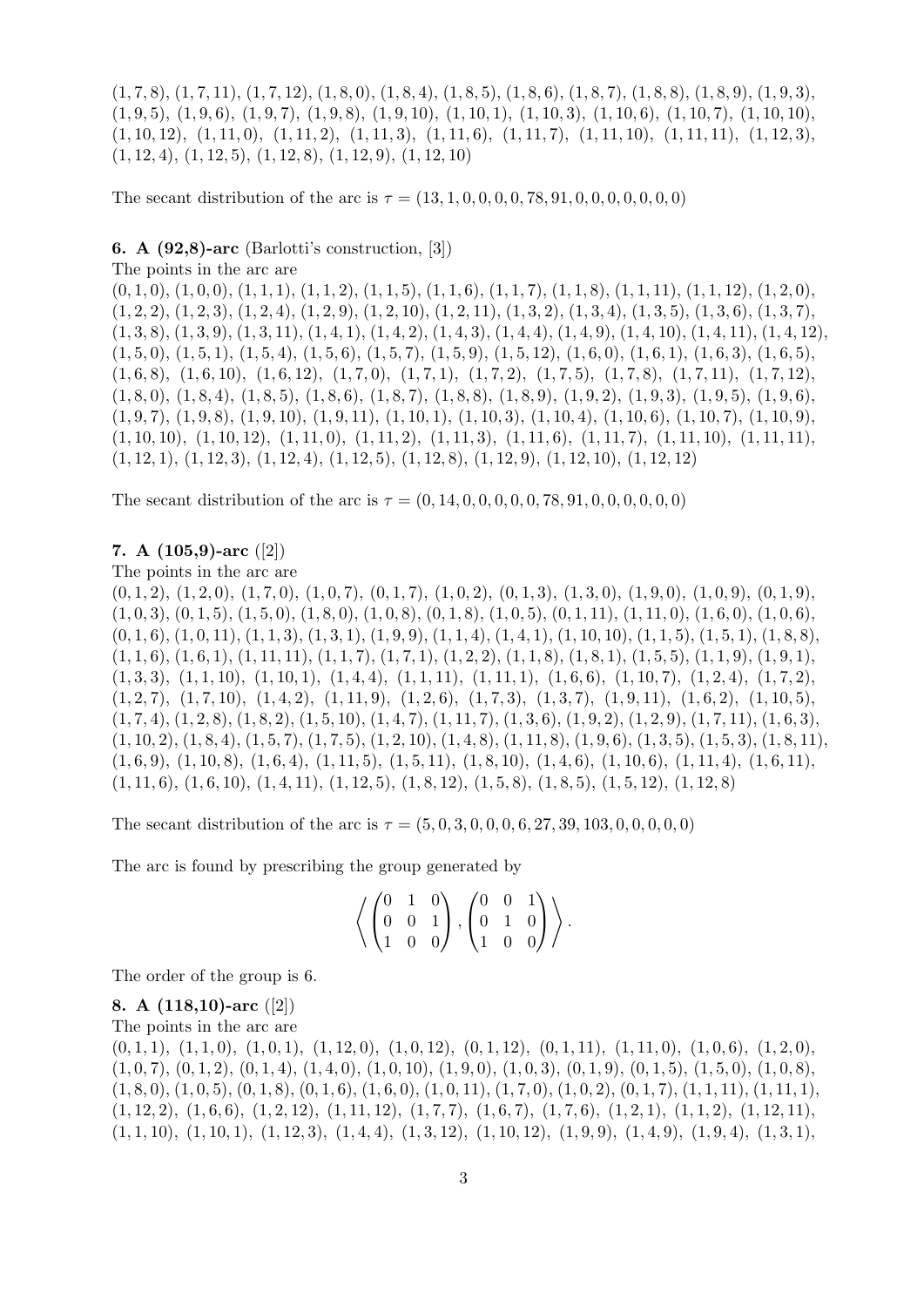$(1, 1, 3), (1, 12, 10), (1, 1, 4), (1, 4, 1), (1, 12, 9), (1, 10, 10), (1, 9, 12), (1, 4, 12), (1, 3, 3), (1, 10, 3),$  $(1, 3, 10), (1, 9, 1), (1, 1, 9), (1, 12, 4), (1, 10, 6), (1, 11, 4), (1, 3, 7), (1, 11, 6), (1, 2, 9), (1, 11, 9),$  $(1, 2, 7), (1, 11, 7), (1, 2, 6), (1, 2, 4), (1, 10, 7), (1, 3, 6), (1, 11, 5), (1, 4, 6), (1, 2, 8), (1, 8, 10),$  $(1, 9, 7), (1, 4, 7), (1, 5, 3), (1, 8, 3), (1, 5, 10), (1, 9, 6), (1, 11, 8), (1, 2, 5), (1, 10, 11), (1, 5, 4),$  $(1, 3, 2), (1, 6, 8), (1, 8, 9), (1, 5, 9), (1, 7, 5), (1, 6, 5), (1, 7, 8), (1, 8, 4), (1, 10, 2), (1, 3, 11), (1, 10, 4),$  $(1, 3, 4), (1, 3, 9), (1, 10, 9), (1, 4, 11), (1, 6, 10), (1, 9, 2), (1, 6, 11), (1, 7, 3), (1, 6, 3), (1, 7, 2),$  $(1, 6, 2), (1, 7, 11), (1, 7, 10), (1, 4, 2), (1, 9, 11)$ 

The secant distribution of the arc is  $\tau = (4, 0, 0, 0, 0, 0, 6, 0, 6, 12, 66, 89, 0, 0, 0, 0)$ 

The arc is found by prescribing the group generated by

$$
\left\langle \left(\begin{matrix} 0 & 1 & 0 \\ 0 & 0 & 1 \\ 1 & 0 & 0 \end{matrix}\right), \left(\begin{matrix} 5 & 0 & 0 \\ 0 & 8 & 0 \\ 0 & 0 & 8 \end{matrix}\right) \right\rangle.
$$

The order of the group is 48.

## 9. A (132,11)-arc ([2])

The points in the arc are

 $(0, 0, 1), (0, 1, 0), (1, 0, 0), (0, 1, 1), (1, 1, 0), (1, 0, 1), (0, 1, 2), (1, 2, 0), (1, 0, 2), (1, 0, 7), (1, 7, 0),$  $(0, 1, 7), (0, 1, 3), (1, 3, 0), (1, 0, 3), (1, 0, 9), (1, 9, 0), (0, 1, 9), (0, 1, 10), (1, 10, 0), (1, 0, 10), (1, 0, 4),$  $(1, 4, 0), (0, 1, 4), (0, 1, 5), (1, 5, 0), (1, 0, 5), (1, 0, 8), (1, 8, 0), (0, 1, 8), (1, 1, 1), (1, 1, 2), (1, 2, 1),$  $(1, 7, 7), (1, 1, 4), (1, 4, 1), (1, 10, 10), (1, 1, 9), (1, 9, 1), (1, 3, 3), (1, 1, 11), (1, 11, 1), (1, 6, 6),$  $(1, 1, 12), (1, 12, 1), (1, 12, 12), (1, 2, 3), (1, 8, 7), (1, 7, 8), (1, 9, 5), (1, 5, 9), (1, 3, 2), (1, 10, 7),$  $(1, 2, 4), (1, 4, 2), (1, 2, 7), (1, 7, 2), (1, 7, 10), (1, 2, 5), (1, 9, 7), (1, 7, 9), (1, 8, 3), (1, 3, 8), (1, 5, 2),$  $(1, 11, 9), (1, 2, 6), (1, 6, 2), (1, 3, 7), (1, 7, 3), (1, 9, 11), (1, 10, 2), (1, 8, 4), (1, 4, 8), (1, 7, 5), (1, 5, 7),$  $(1, 2, 10), (1, 11, 2), (1, 12, 6), (1, 6, 12), (1, 7, 12), (1, 12, 7), (1, 2, 11), (1, 11, 12), (1, 7, 6), (1, 6, 7),$  $(1, 12, 2), (1, 2, 12), (1, 12, 11), (1, 10, 4), (1, 3, 4), (1, 4, 3), (1, 10, 9), (1, 9, 10), (1, 4, 10), (1, 11, 8),$  $(1, 9, 6), (1, 6, 9), (1, 5, 3), (1, 3, 5), (1, 8, 11), (1, 3, 9), (1, 9, 3), (1, 11, 3), (1, 5, 6), (1, 6, 5), (1, 9, 8),$  $(1, 8, 9), (1, 3, 11), (1, 10, 12), (1, 9, 4), (1, 4, 9), (1, 12, 3), (1, 3, 12), (1, 12, 10), (1, 10, 8), (1, 6, 4),$  $(1, 4, 6)$ ,  $(1, 5, 11)$ ,  $(1, 11, 5)$ ,  $(1, 8, 10)$ ,  $(1, 10, 6)$ ,  $(1, 11, 4)$ ,  $(1, 4, 11)$ ,  $(1, 11, 6)$ ,  $(1, 6, 11)$ ,  $(1, 6, 10)$ ,  $(1, 12, 5), (1, 8, 12), (1, 12, 8), (1, 8, 5), (1, 5, 8), (1, 5, 12)$ 

The secant distribution of the arc is τ = (0, 0, 0, 0, 0, 9, 6, 0, 9, 9, 36, 114, 0, 0, 0)

The arc is found by prescribing the group generated by

|  |  |  |  | $\left\langle \left(\begin{matrix} 0 & 1 & 0 \\ 0 & 0 & 1 \\ 1 & 0 & 0 \end{matrix}\right), \left(\begin{matrix} 0 & 1 & 0 \\ 1 & 0 & 0 \\ 0 & 0 & 1 \end{matrix}\right) \right\rangle.$ |
|--|--|--|--|------------------------------------------------------------------------------------------------------------------------------------------------------------------------------------------|

The order of the group is 6.

## 10. A (145,12)-arc ([2])

The points in the arc are  $(0, 0, 1), (0, 1, 0), (1, 0, 0), (0, 1, 11), (1, 11, 0), (1, 0, 6), (1, 2, 0), (1, 0, 7), (0, 1, 2), (0, 1, 10), (1, 10, 0),$  $(1, 0, 4), (1, 3, 0), (1, 0, 9), (0, 1, 3), (0, 1, 4), (1, 4, 0), (1, 0, 10), (1, 9, 0), (1, 0, 3), (0, 1, 9), (0, 1, 5),$  $(1, 5, 0), (1, 0, 8), (1, 8, 0), (1, 0, 5), (0, 1, 8), (0, 1, 6), (1, 6, 0), (1, 0, 11), (1, 7, 0), (1, 0, 2), (0, 1, 7),$  $(1, 1, 10), (1, 10, 1), (1, 12, 3), (1, 4, 4), (1, 3, 12), (1, 10, 12), (1, 9, 9), (1, 4, 9), (1, 9, 4), (1, 3, 1),$  $(1, 1, 3), (1, 12, 10), (1, 1, 4), (1, 4, 1), (1, 12, 9), (1, 10, 10), (1, 9, 12), (1, 4, 12), (1, 3, 3), (1, 10, 3),$  $(1, 3, 10), (1, 9, 1), (1, 1, 9), (1, 12, 4), (1, 1, 5), (1, 5, 1), (1, 12, 8), (1, 8, 8), (1, 8, 12), (1, 5, 12),$  $(1, 5, 5), (1, 8, 5), (1, 5, 8), (1, 8, 1), (1, 1, 8), (1, 12, 5), (1, 1, 6), (1, 6, 1), (1, 12, 7), (1, 11, 11),$